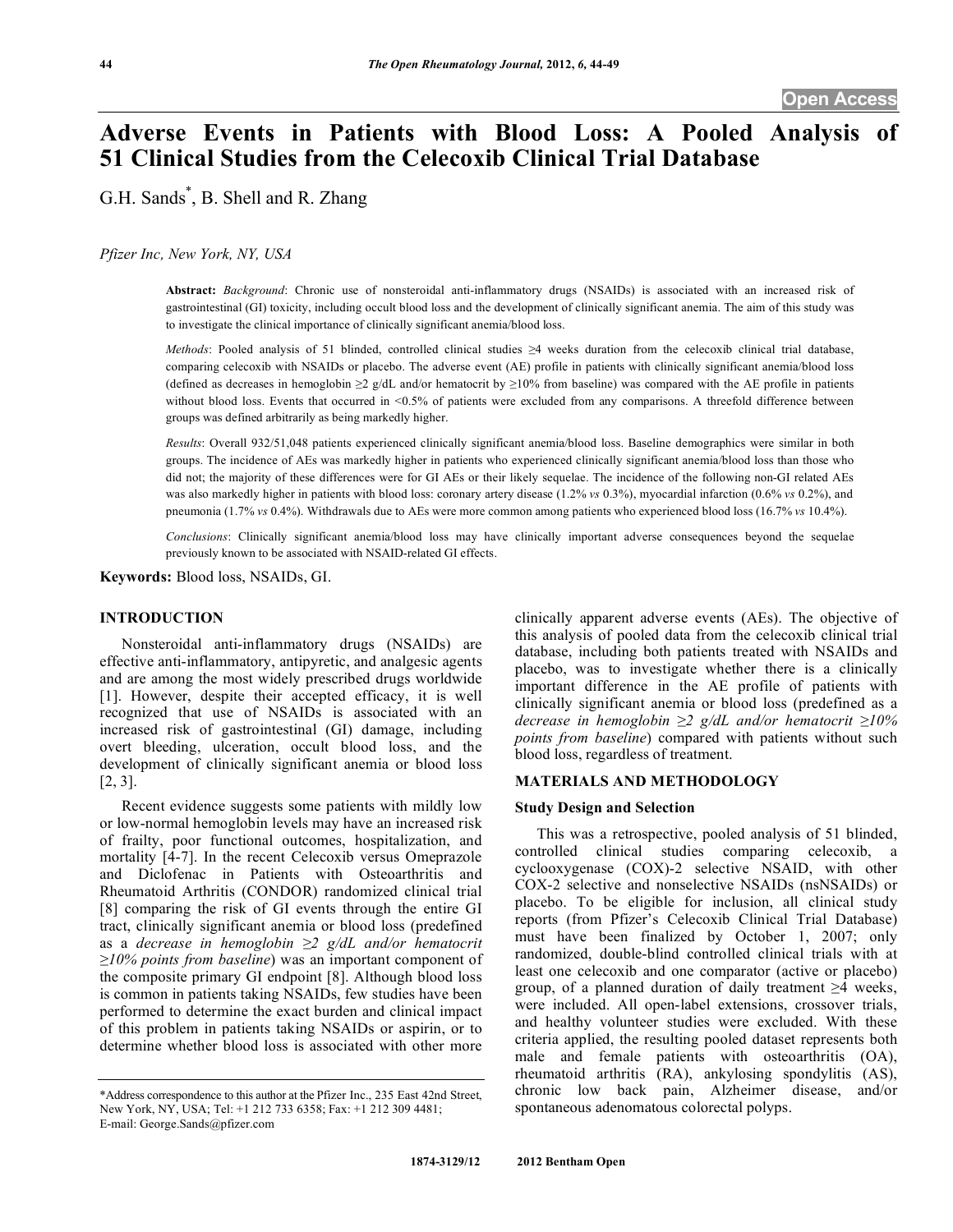#### **Data Collection**

 The primary end point was blood loss status (Y/N) defined as "Yes" if a patient had a *2 g/dL hemoglobin drop and/or 10% hematocrit drop from baseline.* This definition is consistent with the definition of clinically significant anemia or blood loss used (as a component of the composite primary GI end point) in both the CONDOR and Gastrointestinal Randomized Event and Safety Open-label NSAID Study (GI-REASONS) randomized clinical trials [8, 9]; the GI-REASONS study uses a prospectively randomized open-label blinded end point (PROBE) design (neither the CONDOR or GI-REASONS trials were included in this analysis, as they did not meet the clinical study report finalization date criterion).

 To determine whether there were any clinically important consequences in patients with blood loss as defined above, the AE profile in patients with the blood loss status "Yes" was compared with the AE profile in patients without such blood loss. For the primary analysis, an AE was considered to be associated with blood loss if it occurred at any time during the time window from the last laboratory day normal hemoglobin/hematocrit values were recorded (before the first hemoglobin/hematocrit decrease), to the day hemoglobin/hematocrit values returned to normal *or* 30 days after the hemoglobin/hematocrit decrease, whichever occurred first (Fig. **1**).

#### **Statistical Analysis**

 The pooled analysis was performed on the safety population (all patients who were randomized in any of the included 51 clinical trials who took at least one dose of study medication and who had at least one safety assessment). Summary statistics were used to compare AE profiles (preferred AE terms based on Medical Dictionary for Regulatory Activities, MedDRA 11.0) in patients who had clinically significant blood loss ("Yes" for the primary end point) versus patients who did not ("No" for the primary end point). When comparing the percentage of patients with specific AEs between the groups, a threefold difference was defined arbitrarily as being "markedly higher"; any AE that occurred for <0.5% of patients in both groups was excluded from treatment comparisons.

#### **RESULTS**

#### **Included Studies**

 A total of 51 double-blind, randomized clinical trials met the criteria for inclusion and were pooled for this retrospective analysis (please see list of clinical trials,

including details on study duration and comparator treatments in Table **1**). Study duration ranged from 4 weeks to 3 years. One study was event-driven, and thus patients in this study were exposed to study medication for different durations (median duration of 6-9 months), rather than for a protocol-defined time period.

# **PATIENTS**

 Generally, the majority of patients with clinically significant blood loss were approximately 1-year older than those without blood loss (mean age, 61 years *vs* 60 years, respectively; Table **2**). Overall 932/51,048 (1.83%) patients in the 51 studies described above experienced clinically significant anemia or blood loss (predefined by a *decrease in hemoglobin 2 g/dL and/or hematocrit 10% from baseline*). The majority of patients in both groups had follow-up for >6 months, and baseline demographics were similar when patients with clinically significant blood loss were compared with those without (Table 2) such blood loss.

#### **End Points**

 In general, patients with clinically significant blood loss had a higher incidence of AEs than those who did not  $(66\%$ and 58%, respectively; Table **3**). The majority of the difference between groups could be accounted for by AEs representing GI disorders or their likely sequelae. The specific AEs of this type that were markedly increased (defined as greater than threefold difference) for patients with clinically significant blood loss versus those without it were: gastric ulcer (1.5% *vs* 0.2%, respectively); GI hemorrhage (0.8% *vs* <0.1%); esophageal ulcer (0.5% *vs* <0.1%); melena (1.3% *vs* 0.1%); anemia (8.8% *vs* 0.6%); increase in blood creatinine (1.7% *vs* 0.4%); decrease in hemoglobin (8.9% *vs* 0.2%); decrease in hematocrit (10.4% *vs* 0.5%); decrease in red blood cell count  $(0.8\% \text{ vs } 0.1\%);$ and hematochezia (1.0% *vs* 0.3%).

 However, the incidence of the following *non-GI related AEs* was also markedly higher in patients with clinically significant blood loss compared with patients without such blood loss: coronary artery disease (1.2% *vs* 0.3%, respectively), myocardial infarction (0.6% *vs* 0.2%), and pneumonia (1.7% *vs* 0.4%).

 Withdrawals due to AEs were more common among patients who had clinically significant blood loss (17%) than among those who did not (10%) have such blood loss.

## **DISCUSSION**

 The findings of this retrospective pooled analysis support the hypothesis that a *decrease in hemoglobin 2 g/dL and/or* 



**Fig. (1).** Adverse events associated with blood loss.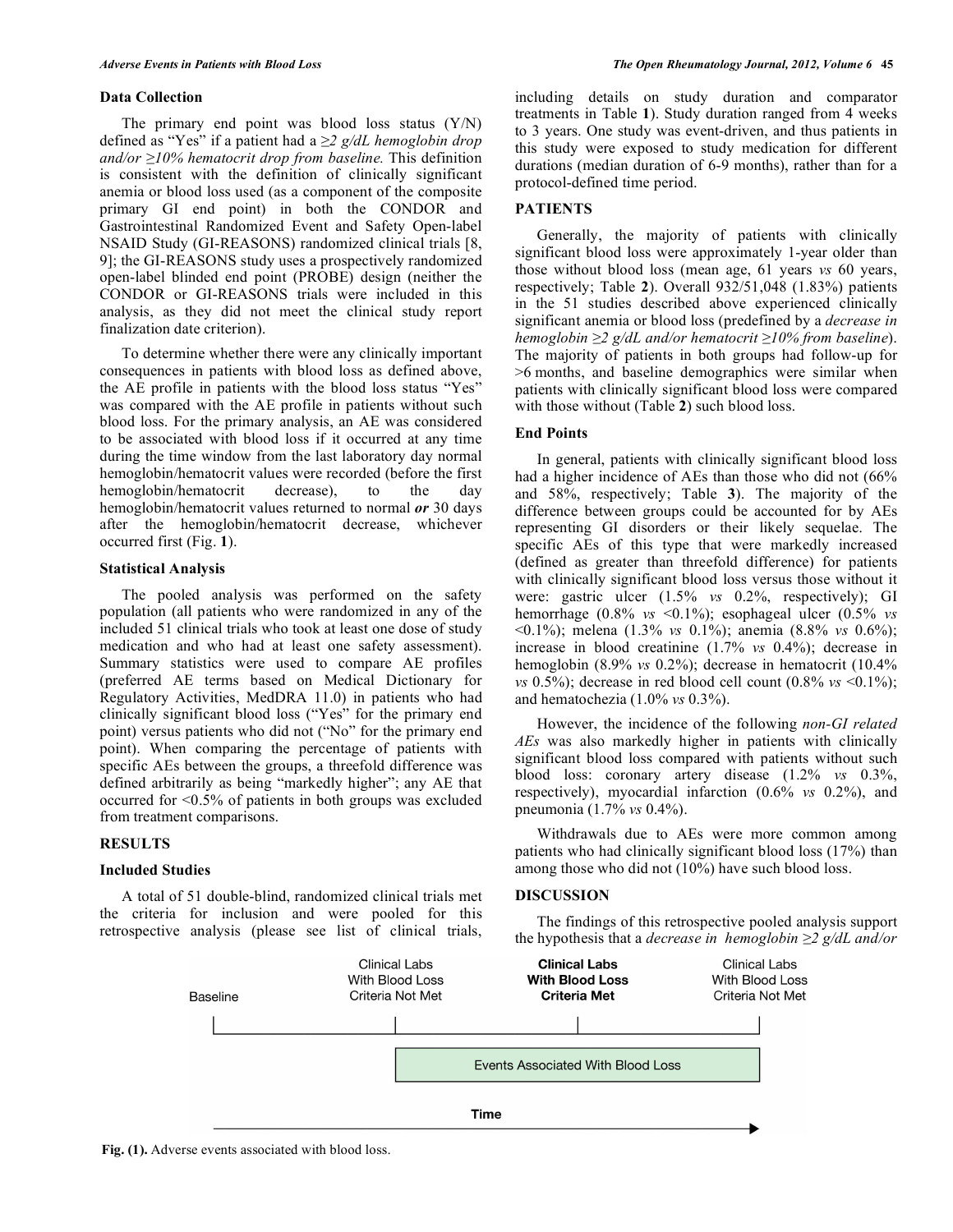| <b>Table 1.</b><br><b>Clinical Studies Included in the Pooled Analysis</b> |                                                         |                                                                                                |  |  |  |
|----------------------------------------------------------------------------|---------------------------------------------------------|------------------------------------------------------------------------------------------------|--|--|--|
|                                                                            | <b>Duration of Treatment</b><br><b>Treatment Groups</b> |                                                                                                |  |  |  |
| <b>Osteoarthritis and/or Rheumatoid Arthritis</b>                          |                                                         |                                                                                                |  |  |  |
| N49-96-02-012                                                              | 4 Wks                                                   | placebo, celecoxib 40 mg BID, celecoxib 200 mg BID, celecoxib 400 mg BID                       |  |  |  |
| N49-96-02-020                                                              | 12 Wks                                                  | placebo, celecoxib 50 mg BID, celecoxib 100 mg BID, celecoxib 200 mg BID, naproxen 500 mg BID  |  |  |  |
| N49-96-02-021                                                              | 12 Wks                                                  | placebo, celecoxib 50 mg BID, celecoxib 100 mg BID, celecoxib 200 mg BID, naproxen 500 mg BID  |  |  |  |
| N49-96-02-022                                                              | 12 Wks                                                  | placebo, celecoxib 100 mg BID, celecoxib 200 mg BID, celecoxib 400 mg BID, naproxen 500 mg BID |  |  |  |
| N49-96-02-023                                                              | 12 Wks                                                  | placebo, celecoxib 100 mg BID, celecoxib 200 mg BID, celecoxib 400 mg BID, naproxen 500 mg BID |  |  |  |
| I49-96-02-041                                                              | 24 Wks                                                  | celecoxib 200 mg BID, diclofenac SR 75 mg BID                                                  |  |  |  |

| N49-96-02-020                      | 12 Wks                          | placebo, celecoxib 50 mg BID, celecoxib 100 mg BID, celecoxib 200 mg BID, naproxen 500 mg BID  |
|------------------------------------|---------------------------------|------------------------------------------------------------------------------------------------|
| N49-96-02-021                      | 12 Wks                          | placebo, celecoxib 50 mg BID, celecoxib 100 mg BID, celecoxib 200 mg BID, naproxen 500 mg BID  |
| N49-96-02-022                      | 12 Wks                          | placebo, celecoxib 100 mg BID, celecoxib 200 mg BID, celecoxib 400 mg BID, naproxen 500 mg BID |
| N49-96-02-023                      | 12 Wks                          | placebo, celecoxib 100 mg BID, celecoxib 200 mg BID, celecoxib 400 mg BID, naproxen 500 mg BID |
| 149-96-02-041                      | 24 Wks                          | celecoxib 200 mg BID, diclofenac SR 75 mg BID                                                  |
| 149-96-02-042                      | 6 Wks                           | celecoxib 100 mg BID, diclofenac 50 mg BID                                                     |
| N49-96-02-047                      | 4 Wks                           | placebo, celecoxib 25 mg BID, celecoxib 100 mg BID, celecoxib 400 mg BID                       |
| N49-96-02-054                      | 12 Wks                          | placebo, celecoxib 50 mg BID, celecoxib 100 mg BID, celecoxib 200 mg BID, naproxen 500 mg BID  |
| N49-96-02-060                      | 6 Wks                           | placebo, celecoxib 100 mg BID, celecoxib 200 mg QD                                             |
| N49-96-02-062                      | 12 Wks                          | celecoxib 200 mg, naproxen 500 mg BID                                                          |
| N49-96-02-071                      | 12 Wks                          | celecoxib 200 mg BID, diclofenac 75 mg BID, Ibuprofen 800 mg TID                               |
| N49-96-02-087                      | 6 Wks                           | placebo, celecoxib 100 mg BID, celecoxib 200 mg QD                                             |
| 149-96-02-096                      | 12 Wks                          | celecoxib 100 mg BID, celecoxib 200 mg BID, diclofenac 50 mg BID, naproxen 500 mg BID          |
| N49-96-02-035/102<br>(CLASS trial) | Event-driven: median 6-9 months | celecoxib 400 mg BID, ibuprofen 800 mg TID, diclofenac 75 BID                                  |
| 149-96-02-105                      | 12 Wks                          | celecoxib 100 mg BID, diclofenac 50 mg BID                                                     |
| 149-96-02-106                      | 12 Wks                          | celecoxib 100 mg BID, diclofenac 50 mg BID                                                     |
| 149-96-02-107                      | 12 Wks                          | celecoxib 100 mg BID, diclofenac 50 mg BID                                                     |
| N49-96-02-118                      | 6 Wks                           | placebo, celecoxib 100 mg BID, diclofenac 50 mg TID                                            |
| N49-96-02-149                      | 6 Wks                           | celecoxib 200 mg QD, rofecoxib 25 mg QD                                                        |
| N49-96-02-152                      | 6 Wks                           | celecoxib 200 mg QD, rofecoxib 25 mg QD                                                        |
| N49-96-02-181                      | 6 Wks                           | celecoxib 200 mg QD, rofecoxib 25 mg QD                                                        |
| J49-01-02-216                      | 4 Wks                           | placebo, celecoxib 100 mg BID, loxoprofen 60 mg TID                                            |
| 635-IFL-0508-002                   | 12 Wks                          | celecoxib 200 mg QD, rofecoxib 25 mg QD, naproxen 500 mg BID                                   |
| 635-IFL-0508-003                   | 6 Wks                           | placebo, celecoxib 200 mg QD, rofecoxib 25 mg QD                                               |
| A3191006                           | 52 Wks                          | celecoxib 200 mg QD, diclofenac 50 mg BID                                                      |
| A3191025                           | $1 \, yra$                      | celecoxib 200 mg QD, diclofenac 50 mg BID                                                      |
| A3191051                           | 6 Wks                           | placebo, celecoxib 200 mg QD, naproxen 500 mg BID                                              |
| A3191052                           | 6 Wks                           | placebo, celecoxib 200 mg QD, naproxen 500 mg BID                                              |
| A3191053                           | 6 Wks                           | placebo, celecoxib 200 mg QD, naproxen 500 mg BID                                              |
| A3191062                           | 6 Wks                           | placebo, celecoxib 200 mg QD, ibuprofen 800 mg TID                                             |
| A3191063                           | 6 Wks                           | placebo, celecoxib 200 mg QD, ibuprofen 800 mg TID                                             |
| A3191069                           | 6 Wks                           | placebo, celecoxib 200 mg QD                                                                   |
| A3191082                           | 6 Wks                           | placebo, celecoxib 200 mg QD                                                                   |
| A3191152                           | 6 Mths                          | celecoxib 200 mg QD, naproxen 500 mg BID                                                       |
| COXA-0508-261                      | 12 Wks                          | celecoxib 200 mg QD, diclofenac 50 mg TID                                                      |
| <b>Ankylosing Spondylitis</b>      |                                 |                                                                                                |
| F49-98-02-137                      | 6 Wks                           | placebo, celecoxib 100 mg BID, ketoprofen 100 mg BID                                           |
| N49-01-02-193                      | 12 Wks                          | placebo, celecoxib 200 mg QD, celecoxib 400 mg QD, naproxen 500 mg BID                         |
| COXA-0503-243                      | 12 Wks                          | celecoxib 200 mg QD, celecoxib 200 mg BID, diclofenac 75 mg SR BID                             |
| COXA-0503-247                      | 12 Wks                          | celecoxib 200 mg QD, celecoxib 400 mg QD, diclofenac 75 mg TID                                 |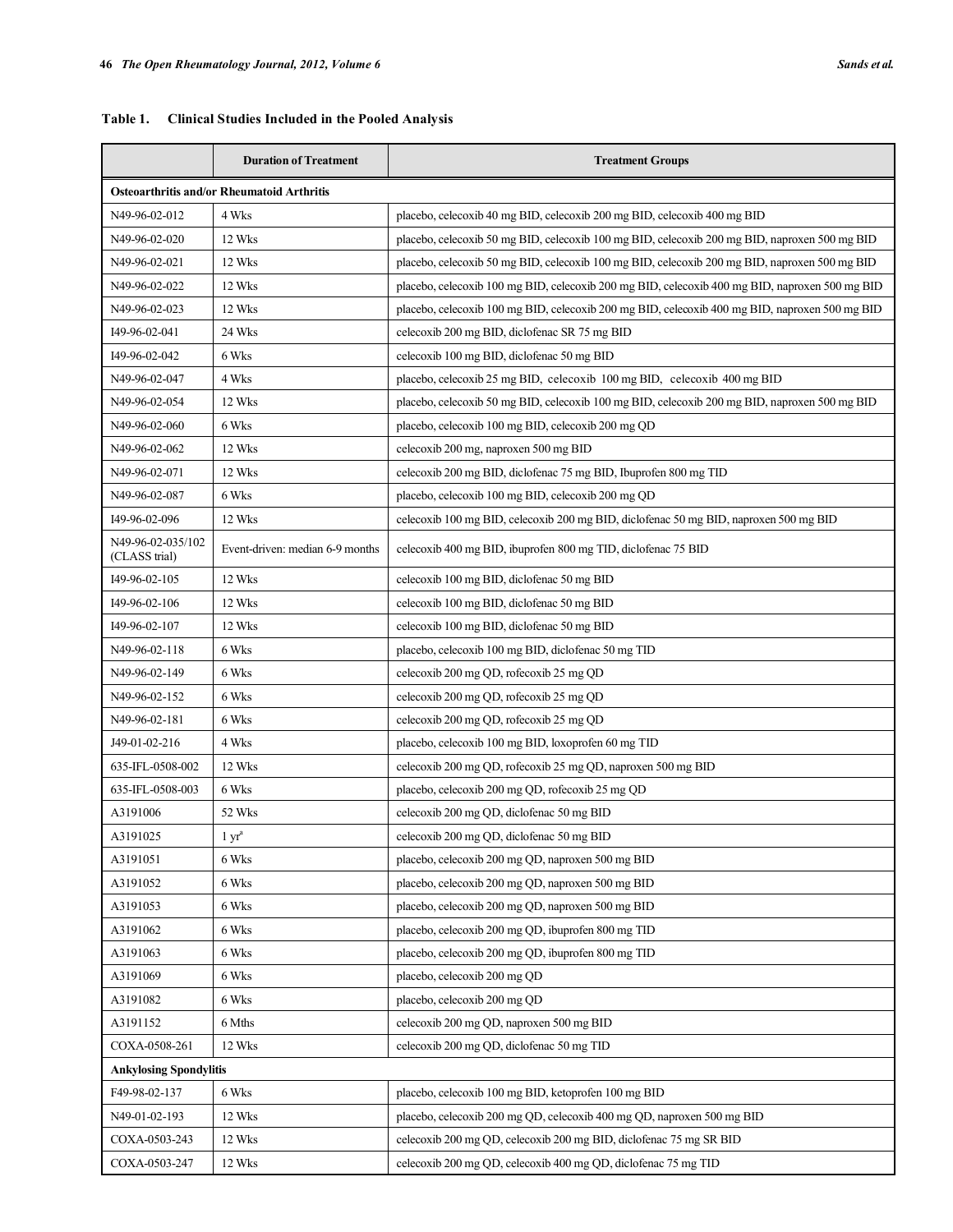#### **(Table 1) contd…..**

|                                                  | <b>Duration of Treatment</b> | <b>Treatment Groups</b>                                                   |  |  |
|--------------------------------------------------|------------------------------|---------------------------------------------------------------------------|--|--|
| <b>Chronic Low Back Pain</b>                     |                              |                                                                           |  |  |
| J49-01-02-217                                    | 4 Wks                        | celecoxib 100 mg BID, loxoprofen 60 mg TID                                |  |  |
| COXA-0508-244                                    | 12 Wks                       | placebo, celecoxib 200 mg QD                                              |  |  |
| COXA-0508-245                                    | 12 Wks                       | placebo, celecoxib 200 mg QD                                              |  |  |
| COXA-0508-269                                    | 12 Wks                       | placebo, celecoxib 200 mg QD, celecoxib 200 mg BID                        |  |  |
| A3191174                                         | 4 Wks                        | celecoxib 200 mg BID, loxoprofen 60 mg TID                                |  |  |
| <b>Alzheimer Disease</b>                         |                              |                                                                           |  |  |
| IO5-97-02-001                                    | 52 Wks                       | placebo, celecoxib 200 mg BID                                             |  |  |
| EQ5-98-02-002                                    | 3 yr <sup>a</sup>            | placebo, celecoxib 200 mg BID                                             |  |  |
| NO5-98-02-005                                    | 4 Wks                        | placebo, celecoxib 200 mg BID                                             |  |  |
| <b>Spontaneous Colorectal Adenomatous Polyps</b> |                              |                                                                           |  |  |
| NQ4-00-02-011                                    | $12$ Wks <sup>a</sup>        | placebo, celecoxib 100 mg BID, celecoxib 200 mg BID, celecoxib 400 mg BID |  |  |
| EO4-00-02-018                                    | $3y^a$                       | placebo, celecoxib 400 mg QD                                              |  |  |
| IO4-99-02-005                                    | $3y^a$                       | placebo, celecoxib 200 mg BID, celecoxib 400 mg BID                       |  |  |

For this analysis, blood loss was predefined as a decrease in hemoglobin  $\geq 2$  g/dL and/or hematocrit  $\geq 10\%$  from baseline.

QD: once daily; BID: twice daily; TID: three times daily.

<sup>a</sup>Treatment with study medication was suspended or terminated early.

*hematocrit 10% points from baseline* represents a clinically relevant event. As might be expected, hematologic observations of this type may be associated with pathophysiologic processes that result in either overt bleeding (e.g. GI hemorrhage and melena) or lesions that may reasonably be expected to account for bleeding that cannot be observed directly (e.g. gastric and esophageal ulcers). However, pathophysiologic states resulting from such blood loss, for example a reduction in oxygen-carrying capacity or a compromised immune system, may explain the increased incidence of particular non-GI AEs observed in patients with blood loss (e.g. myocardial infarction, coronary artery disease, and pneumonia). As these kinds of events are relatively rare in clinical trial populations, it is not clear whether the inability to detect other non-GI events of related etiology in this current analysis was a result of underpowering due to limited sample size or due to more mechanistic effects.

 The goal of this analysis was to better understand the clinical implications of a *decrease in hemoglobin 2 g/dL and/or hematocrit 10% points from baseline* over time. Both the CONDOR [8, 9] and GI-REASONS [9] trials included this measure of clinically significant blood loss as a component of the predefined composite primary GI end point for "Clinically Significant Upper and Lower GI Events." In contrast to the current analysis, the end point, in these two clinical trials, was adjudicated by an independent expert blinded panel to be of confirmed or likely GI source. We now know the majority of the primary end point events in CONDOR were adjudicated as meeting this prespecified definition of clinically significant blood loss rather than the more traditional end point for evaluation of GI effects for NSAIDs—GI perforations, ulcers, or overt bleeds (PUBs), or "ulcer complications" [8]. Thus, the results of this current respective analysis of data from 51 clinical studies may help to establish the clinical importance of blood loss events that are not readily identifiable as PUBs.

| Table 2. |                                                 | Baseline Demographics and Characteristics of |  |
|----------|-------------------------------------------------|----------------------------------------------|--|
|          | <b>Patients Included in the Pooled Analysis</b> |                                              |  |

|               | <b>Patients with Blood Loss</b><br>$(n=932)$ | <b>Patients without Blood Loss</b><br>$(n=50,116)$ |  |  |
|---------------|----------------------------------------------|----------------------------------------------------|--|--|
| Age, y        |                                              |                                                    |  |  |
| Mean          | 61                                           | 60                                                 |  |  |
| Median        | 61                                           | 61                                                 |  |  |
| Range         | 21-91                                        | 17-96                                              |  |  |
| Race, n (%)   |                                              |                                                    |  |  |
| White         | 746 (80)                                     | 38,166 (76)                                        |  |  |
| <b>Black</b>  | 54(5.8)                                      | 3218 (6.4)                                         |  |  |
| Asian         | 102(11)                                      | 5518 (11)                                          |  |  |
| Other         | 29(3)                                        | 2970 (66)                                          |  |  |
| Missing       | 1(0.1)                                       | 244(0.5)                                           |  |  |
| Sex, n (%)    |                                              |                                                    |  |  |
| Female        | 547 (59)                                     | 32,861 (66)                                        |  |  |
| Male          | 385 (41)                                     | 17,255 (34)                                        |  |  |
| Weight, kg    |                                              |                                                    |  |  |
| Female, n (%) | 544 (58)                                     | 32,778 (65)                                        |  |  |
| Mean          | 72                                           | 76                                                 |  |  |
| Median        | 69                                           | 73                                                 |  |  |
| Range         | 36-163                                       | 32-250                                             |  |  |
| Weight, kg    |                                              |                                                    |  |  |
| Male, n (%)   | 383 (41)                                     | 17,225 (34)                                        |  |  |
| Mean          | 87                                           | 88                                                 |  |  |
| Median        | 86                                           | 85                                                 |  |  |
| Range         | 48-158                                       | 35-232                                             |  |  |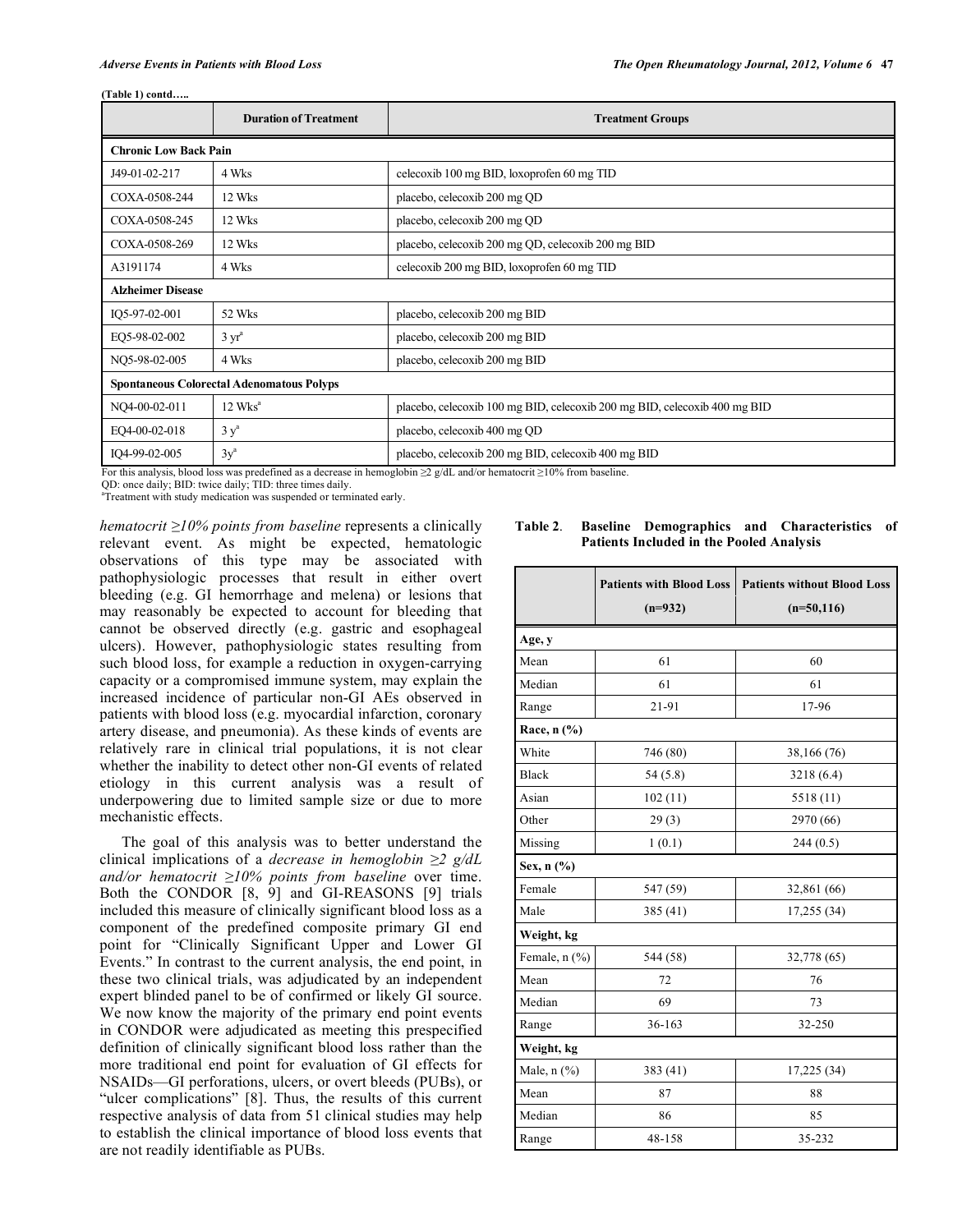**Table 3**. **Adverse Events (AEs) in Patients with Clinically Significant Anemia/Blood Lossa Versus those Without (Threshold ≥0.5%)** 

| AEs, $n$ $(\%)^b$                                                                                               | <b>Patients with</b><br><b>Blood Loss</b><br>$(n=932)$ | <b>Patients without</b><br><b>Blood Loss</b><br>$(n=50, 116)$ |  |
|-----------------------------------------------------------------------------------------------------------------|--------------------------------------------------------|---------------------------------------------------------------|--|
| Any AE                                                                                                          | 612 (66)                                               | 29,222 (58)                                                   |  |
| <b>GI-Related AEs</b>                                                                                           |                                                        |                                                               |  |
| Gastric ulcer                                                                                                   | 14(1.5)                                                | 101(0.2)                                                      |  |
| GI hemorrhage                                                                                                   | 7(0.8)                                                 | $33 \le 0.1$                                                  |  |
| Esophageal ulcer                                                                                                | 5(0.5)                                                 | $24 \le 0.1$                                                  |  |
| Melena                                                                                                          | 12(1.3)                                                | 57(0.1)                                                       |  |
| <b>Potential GI-Related AEs</b>                                                                                 |                                                        |                                                               |  |
| Anemia                                                                                                          | 82(8.8)                                                | 317(0.6)                                                      |  |
| Increase in blood creatinine                                                                                    | 16(1.7)                                                | 207(0.4)                                                      |  |
| Decrease in hemoglobin                                                                                          | 83 (8.9)                                               | 120(0.2)                                                      |  |
| Decrease in hematocrit                                                                                          | 97(10.4)                                               | 228(0.5)                                                      |  |
| Decrease in red blood cell count                                                                                | 7(0.8)                                                 | $23 \le 0.1$                                                  |  |
| Hematochezia                                                                                                    | 9(1.0)                                                 | 126(0.3)                                                      |  |
| <b>Non-GI-Related AEs</b>                                                                                       |                                                        |                                                               |  |
| Coronary artery disease                                                                                         | 11(1.2)                                                | 144(0.3)                                                      |  |
| Myocardial infarction                                                                                           | 6(0.6)                                                 | 99(0.2)                                                       |  |
| Pneumonia<br><sup>a</sup> Markedly higher i.e. throafold difference between treatment groung in the incidence o | 16(1.7)                                                | 202(0.4)                                                      |  |

Markedly higher, i.e. threefold difference between treatment groups in the incidence of AEs.

b Preferred terms based on MedDRA 11.0.

 The findings of the CONDOR trial [8] and the previous Celecoxib Long-term Arthritis Safety Study (CLASS) [10] suggest clinically significant blood loss, as defined in the current analysis and the CONDOR trial, is a consequence of the effects of NSAIDs on GI physiology. In both CONDOR and CLASS, decreases in hemoglobin  $\geq 2$  g/dL occurred similarly over time, despite differences in trial design, and were prevalent in these patients treated with NSAIDs [11]. In another recent study of 892 randomized participants with chronic knee pain, who were treated with either nonprescription doses of ibuprofen and acetaminophen or two different non-prescription dose combinations of ibuprofen/acetaminophen, up to approximately 18% of all participants had decreases of *hemoglobin 2 g/dL in the various treatment groups, supporting the clinical relevance of this safety measure* [12]*.* Of these three trials for which published data are available, CLASS and CONDOR had decreases in hemoglobin  $\geq 2$  g/dL prespecified for analysis; in the CONDOR trial (but not the CLASS trial) these decreases were also adjudicated for association with GI sources.

 Strand *et al.,* analyzed 14 randomized clinical trials from the celecoxib database, including more than 14,000 arthritis patients, and discovered treatment in patients with decreases in hemoglobin  $\geq 2$  g/dL was associated with no improvement

in physical function, contrasting to those patients with no decreases in hemoglobin. Following treatment, the latter group of patients demonstrated improvements in physical functioning, as assessed by the Medical Outcomes Study Short Form with 36 questions (SF-36) [13].

# **STRENGTHS/LIMITATIONS**

 One of the strengths of this analysis was the inclusion of more than 51,000 patients with active disease—OA, RA, or AS—giving a robust sample size. A second strength, was the use of the prespecified definition of clinically significant anemia or blood loss (previously used in both the CONDOR and GI-REASONS randomized clinical trials). However, we should be cautious when interpreting these findings as even in this analysis population of more than 51,000 patients, some of the specific AEs examined occurred in too few patients to provide the most robust information. Furthermore, analysis of trials solely from the celecoxib trial database might exclude relevant trials conducted elsewhere, and while many of the randomized controlled trials included in this pooled analysis had a similar study structure, they were not identical, which could potentially have introduced bias.

# **CONCLUSION**

 Clinically significant anemia or blood loss, defined as *decreases in hemoglobin 2 g/dL and/or hematocrit by*   $\geq$ 10% *from baseline*, may have clinically important adverse consequences beyond the sequelae previously known to be associated with NSAID-related GI effects. The discovery of gastric and esophageal ulcers in the group of patients with a markedly higher incidence of clinically significant blood loss suggests possible occult GI bleeding from this source. The markedly increased incidence for some *non-GI related AE* terms suggests clinically significant blood loss may be especially important in those patients needing all of their oxygen-carrying capacity. Further studies are required to better understand the clinical importance of clinically significant anemia or blood loss.

# **TRIAL REGISTRATION**

 Current controlled trials N499602012, N499602020, N499602021, N499602022, N499602023, I499602041, I499 602042, N499602047, N499602054, N499602060, N49960 2062, N499602071, N499602087, I499602096, N4996020 35/102, I499602105, I499602106, I499602107, N4996021 18, N499602149, N499602152, N499602181, J490102216, 635IFL0508002, 635IFL0508003, A3191006, A3191025, A3191051, A3191052, A3191053, A3191062, A3191063, A3191069, A3191082, A3191152, COXA0508261, F49980 2137, N490102193, COXA0503243, COXA0503247, J4901 02217, COXA0508244, COXA0508245, COXA0508269, A3191174, IQ59702001, EQ59802002, NQ59802005, NQ40002011, EQ40002018, and IQ49902005.

# **ACKNOWLEDGEMENTS AND FUNDING**

 The study was sponsored by Pfizer Inc. All authors were full-time employees at the time the manuscript was written. Editorial support was provided by L. Prevost, of PAREXEL, and was funded by Pfizer Inc.